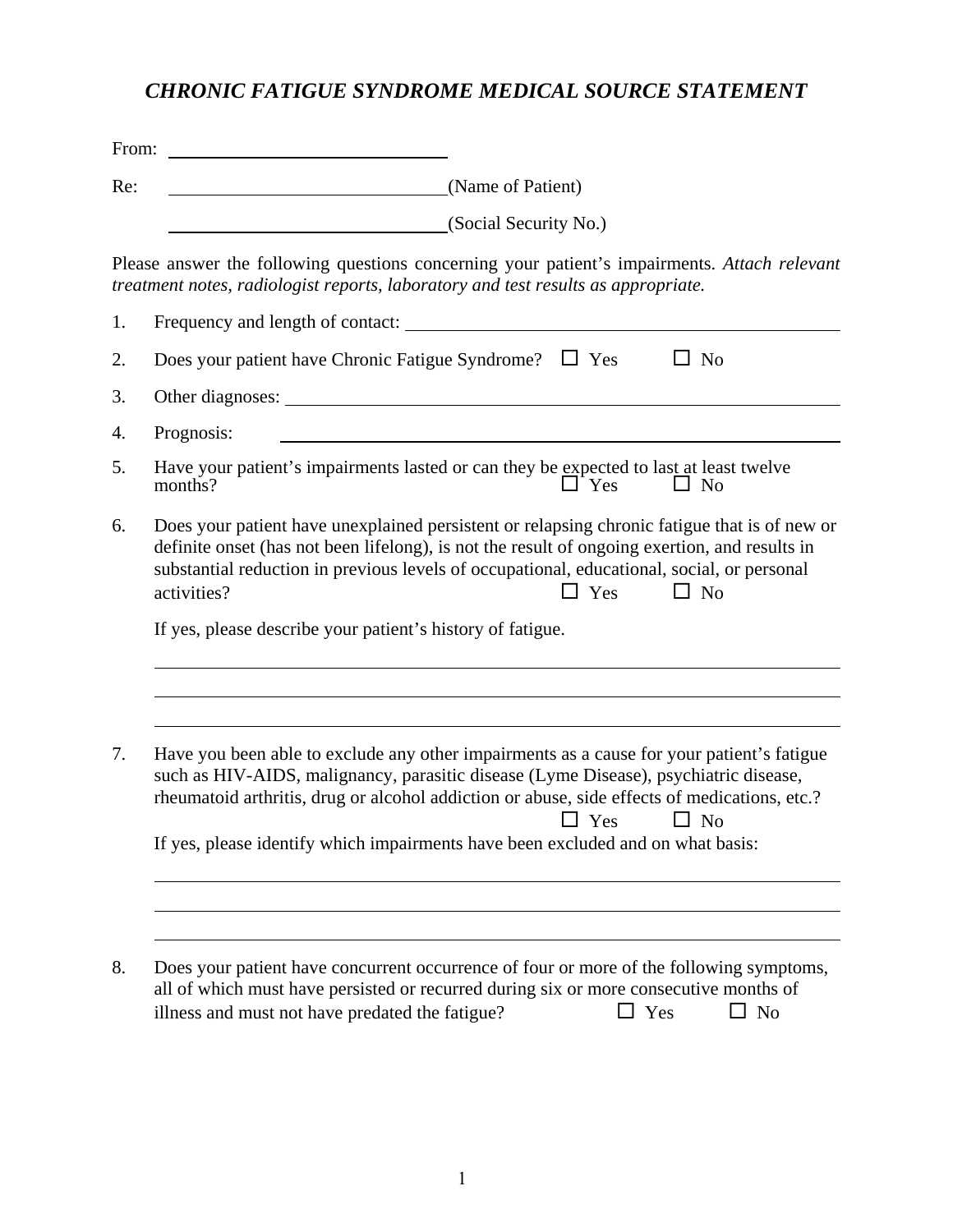If yes, please identify the symptoms:

- $\square$  Self-reported impairment in short-term memory or concentration severe enough to cause substantial reduction in previous levels of occupational, educational, social or personal activities.
- $\Box$  Sore throat.
- $\Box$  Tender cervical or axillary lymph nodes.
- $\Box$  Muscle pain.

 $\overline{a}$  $\overline{a}$ 

- $\Box$  Multiple joint pain without joint swelling or redness.
- $\Box$  Headaches of a new type, pattern or severity.
- $\Box$  Unrefreshing sleep.
- $\Box$  Post-exertional malaise lasting more than 24 hours.
- 9. Describe the treatment and response, including any side effects of medication that may have implications for working, e.g., drowsiness, dizziness, nausea, etc:
- 10. Do emotional factors contribute to the severity of your patient's symptoms and functional  $l$  limitations?  $\Box$  Yes  $\Box$  No
- 11. As a result of your patient's impairments, estimate your patient's functional limitations if your patient were placed in a *competitive work situation:*
	- a. How many city blocks can your patient walk without rest or severe pain?
	- b. Please circle the hours and/or minutes that your patient can sit *at one time,* e.g., before needing to get up, etc.

**Sit:**  $\frac{0}{5}$  10 15 20 30 45 1 2 More than 2 Minutes Hours

c. Please circle the hours and/or minutes that your patient can stand *at one time*, e.g., before needing to sit down, walk around, etc.

| <b>Stand:</b> | 0 5 10 15 20 30 45 |  | More than 2 |
|---------------|--------------------|--|-------------|
|               | Minutes            |  | Hours       |

d. Please indicate how long your patient can sit and stand/walk *total in an 8- hour working day* (with normal breaks):

| Sit | <b>Stand/walk</b> |                   |
|-----|-------------------|-------------------|
|     |                   | less than 2 hours |
|     |                   | about 2 hours     |
|     |                   | about 4 hours     |
|     |                   | at least 6 hours  |

e. Does your patient need a job that permits shifting positions *at will* from sitting, standing or walking?  $\Box$  Yes  $\Box$  No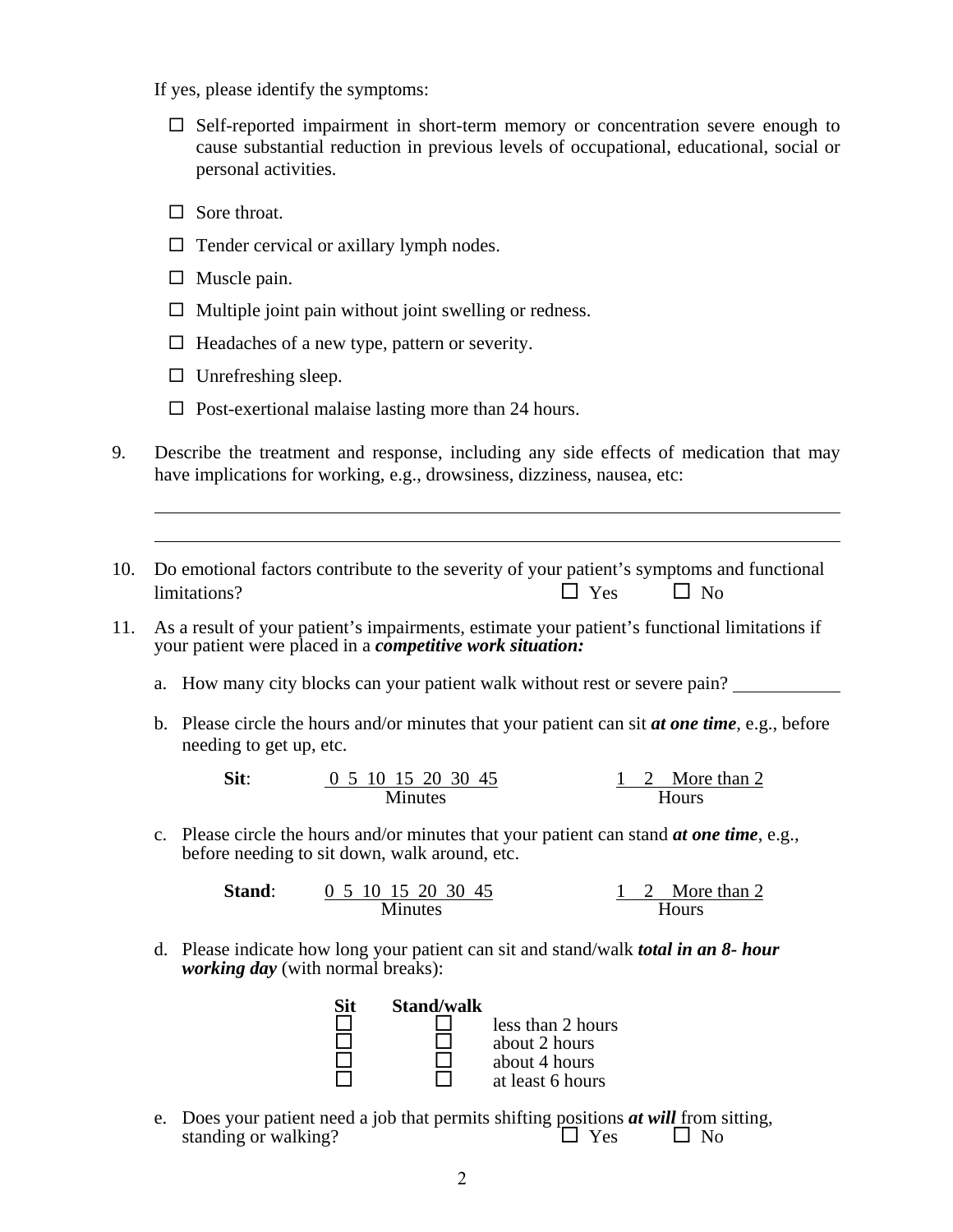- f. Will your patient sometimes need to take unscheduled breaks during a working day?  $\square$  Yes  $\square$  No day?  $\Box$  Yes  $\Box$  No
	- If yes, 1) how *often* do you think this will happen?
		- 2) how *long* (on average) will your patient have to rest before returning to work?
		- 3) on such a break, will your patient need to  $\Box$  lie down or  $\Box$  sit quietly?
- g. While engaging in occasional standing/walking, must your patient use a cane or other assistive device?  $\square$  Yes  $\square$  No other assistive device?  $\Box$  Yes  $\Box$  No

*For this and other questions on this form, "rarely" means 1% to 5% of an 8-hour working day; "occasionally" means 6% to 33% of an 8-hour working day; "frequently" means 34% to 66% of an 8 hour working day.*

h. How many pounds can your patient lift and carry in a competitive work situation?

|                   | <b>Never</b> | <b>Rarely</b> | <b>Occasionally Frequently</b> |  |
|-------------------|--------------|---------------|--------------------------------|--|
| Less than 10 lbs. |              |               |                                |  |
| 10 lbs.           |              |               |                                |  |
| 20 lbs.           |              |               |                                |  |
| 50 lbs.           |              |               |                                |  |

i. How often can your patient perform the following activities?

|               | <b>Never</b> | <b>Rarely</b> | <b>Occasionally Frequently</b> |  |
|---------------|--------------|---------------|--------------------------------|--|
| Twist         |              |               |                                |  |
| Stoop (bend)  |              |               |                                |  |
| Crouch/squat  |              |               |                                |  |
| Climb ladders |              |               |                                |  |
| Climb stairs  |              |               |                                |  |

j. Does your patient have significant limitations with reaching, handling or fingering?  $\Box$  Yes  $\Box$  No

If yes, please indicate the percentage of time during an 8-hour working day that your patient can use hands/fingers/arms for the following activities:

|               | <b>HANDS:</b><br>Grasp, Turn<br><b>Twist Objects</b> | <b>FINGERS:</b><br><b>Fine</b><br><b>Manipulations</b> | <b>ARMS:</b><br><b>Reaching</b><br>In Front of Body | <b>ARMS:</b><br>Reaching<br>Overhead |
|---------------|------------------------------------------------------|--------------------------------------------------------|-----------------------------------------------------|--------------------------------------|
| <b>Right:</b> | $\frac{0}{0}$                                        | $\frac{0}{0}$                                          | $\frac{6}{9}$                                       | $\frac{0}{0}$                        |
| <b>Left:</b>  | $\frac{0}{0}$                                        | $\frac{0}{0}$                                          | $\frac{6}{9}$                                       | $\frac{0}{0}$                        |

k. How much is your patient likely to be **"***off task***"**? That is, what percentage of a typical workday would your patient's symptoms likely be severe enough to interfere with *attention and concentration* needed to perform even simple work tasks?

 $\Box$  0%  $\Box$  5%  $\Box$  10%  $\Box$  15%  $\Box$  20%  $\Box$  25% or more